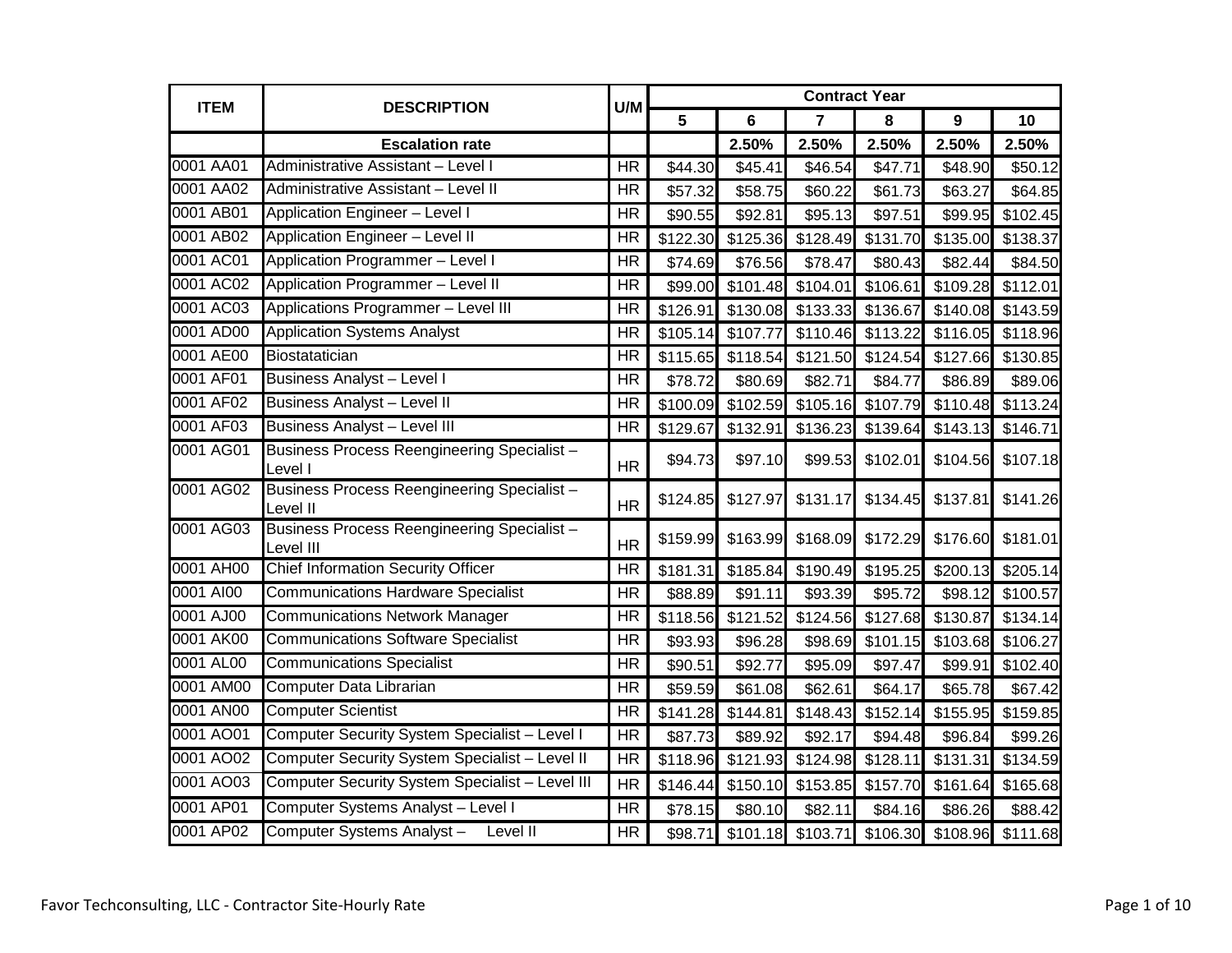| <b>ITEM</b> | <b>DESCRIPTION</b>                                   | U/M                      | <b>Contract Year</b> |                |                |          |          |          |
|-------------|------------------------------------------------------|--------------------------|----------------------|----------------|----------------|----------|----------|----------|
|             |                                                      |                          | 5                    | $6\phantom{a}$ | $\overline{7}$ | 8        | 9        | 10       |
| 0001 AP03   | Computer Systems Analyst - Level III                 | <b>HR</b>                | \$125.29             | \$128.42       | \$131.63       | \$134.92 | \$138.30 | \$141.75 |
| 0001 AQ00   | <b>Configuration Management Specialist</b>           | <b>HR</b>                | \$102.68             | \$105.25       | \$107.88       | \$110.58 | \$113.34 | \$116.17 |
| 0001 AR01   | Cost Analyst - Level I                               | <b>HR</b>                | \$72.18              | \$73.98        | \$75.83        | \$77.73  | \$79.67  | \$81.67  |
| 0001 AR02   | Cost Analyst - Level II                              | <b>HR</b>                | \$92.10              | \$94.40        | \$96.76        | \$99.18  | \$101.66 | \$104.20 |
| 0001 AS00   | Data Entry Clerk                                     | <b>HR</b>                | \$38.93              | \$39.90        | \$40.90        | \$41.92  | \$42.97  | \$44.05  |
| 0001 AT00   | <b>Data Security Specialist</b>                      | <b>HR</b>                | \$105.99             | \$108.64       | \$111.36       | \$114.14 | \$116.99 | \$119.92 |
| 0001 AU00   | <b>Data Standardization Specialist</b>               | <b>HR</b>                | \$88.11              | \$90.31        | \$92.57        | \$94.88  | \$97.26  | \$99.69  |
| 0001 AV00   | Database Administrator                               | <b>HR</b>                | \$109.64             | \$112.38       | \$115.19       | \$118.07 | \$121.02 | \$124.05 |
| 0001 AW01   | Database Management Specialist - Level I             | $\overline{\mathsf{HR}}$ | \$82.82              | \$84.89        | \$87.01        | \$89.19  | \$91.42  | \$93.70  |
| 0001 AW02   | Database Management Specialist - Level II            | $\overline{\mathsf{HR}}$ | \$109.60             | \$112.34       | \$115.15       | \$118.03 | \$120.98 | \$124.00 |
| 0001 AW03   | Database Management Specialist - Level III           | <b>HR</b>                | \$133.36             | \$136.69       | \$140.11       | \$143.61 | \$147.20 | \$150.88 |
| 0001 AX01   | Database Specialist - Level I                        | <b>HR</b>                | \$77.45              | \$79.39        | \$81.37        | \$83.41  | \$85.49  | \$87.63  |
| 0001 AX02   | Database Specialist - Level II                       | <b>HR</b>                | \$103.82             | \$106.42       | \$109.08       | \$111.80 | \$114.60 | \$117.46 |
| 0001 AX03   | Database Specialist - Level III                      | <b>HR</b>                | \$129.71             | \$132.95       | \$136.28       | \$139.68 | \$143.18 | \$146.75 |
| 0001 AY00   | Data Warehousing Administrator                       | <b>HR</b>                | \$116.41             | \$119.32       | \$122.30       | \$125.36 | \$128.49 | \$131.71 |
| 0001 AZ00   | Data Warehouse Analyst                               | $\overline{\mathsf{HR}}$ | \$102.95             | \$105.52       | \$108.16       | \$110.87 | \$113.64 | \$116.48 |
| 0001 BA00   | Data Warehouse Programmer                            | <b>HR</b>                | \$109.75             | \$112.49       | \$115.31       | \$118.19 | \$121.14 | \$124.17 |
| 0001 BB00   | <b>Disaster Recovery Specialist</b>                  | <b>HR</b>                | \$119.33             | \$122.31       | \$125.37       | \$128.51 | \$131.72 | \$135.01 |
| 0001 BC01   | Document Control Specialist - Level I                | <b>HR</b>                | \$48.38              | \$49.59        | \$50.83        | \$52.10  | \$53.40  | \$54.74  |
| 0001 BC02   | Document Control Specialist - Level II               | <b>HR</b>                | \$63.18              | \$64.76        | \$66.38        | \$68.04  | \$69.74  | \$71.48  |
| 0001 BC03   | Document Control Specialist - Level III              | <b>HR</b>                | \$76.34              | \$78.25        | \$80.20        | \$82.21  | \$84.27  | \$86.37  |
| 0001 BD01   | Document Support Specialist - Level I                | <b>HR</b>                | \$49.50              | \$50.74        | \$52.01        | \$53.31  | \$54.64  | \$56.00  |
| 0001 BD02   | Document Support Specialist - Level II               | <b>HR</b>                | \$65.94              | \$67.59        | \$69.28        | \$71.01  | \$72.79  | \$74.61  |
| 0001 BE00   | <b>Duplicating Machine Operator</b>                  | <b>HR</b>                | \$40.43              | \$41.44        | \$42.48        | \$43.54  | \$44.63  | \$45.74  |
| 0001 BF00   | Electronic Data Interchange (EDI) Specialist         | <b>HR</b>                | \$93.67              | \$96.01        | \$98.41        | \$100.87 | \$103.39 | \$105.98 |
| 0001 BG00   | <b>Electronic Meeting Technographer</b>              | <b>HR</b>                | \$60.44              | \$61.95        | \$63.50        | \$65.09  | \$66.71  | \$68.38  |
| 0001 BH00   | <b>Enterprise Resource Planning (ERP) Specialist</b> | <b>HR</b>                | \$134.68             | \$138.05       | \$141.50       | \$145.04 | \$148.66 | \$152.38 |
| 0001 BI00   | Facilitator                                          | <b>HR</b>                | \$87.90              | \$90.10        | \$92.35        | \$94.66  | \$97.03  | \$99.45  |
| 0001 BJ00   | Financial Analyst-IT                                 | <b>HR</b>                | \$92.87              | \$95.19        | \$97.57        | \$100.01 | \$102.51 | \$105.07 |
| 0001 BK01   | Functional Analyst - Level I                         | <b>HR</b>                | \$90.53              | \$92.79        | \$95.11        | \$97.49  | \$99.93  | \$102.43 |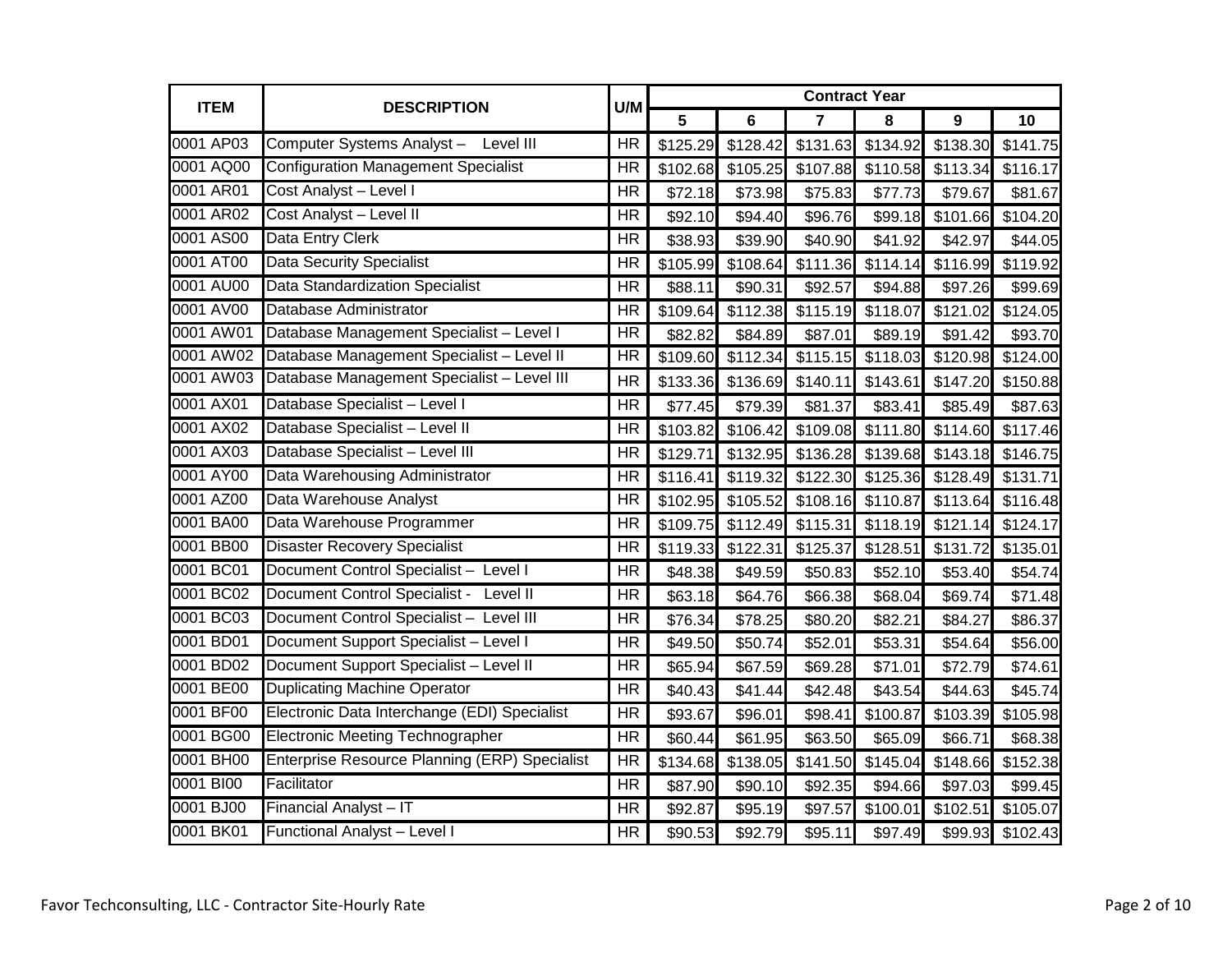| <b>ITEM</b> | <b>DESCRIPTION</b>                             | U/M                      | <b>Contract Year</b> |          |                |          |          |          |  |
|-------------|------------------------------------------------|--------------------------|----------------------|----------|----------------|----------|----------|----------|--|
|             |                                                |                          | 5                    | 6        | $\overline{7}$ | 8        | 9        | 10       |  |
| 0001 BK02   | Functional Analyst - Level II                  | <b>HR</b>                | \$120.19             | \$123.19 | \$126.27       | \$129.43 | \$132.67 | \$135.98 |  |
| 0001 BL01   | General Clerk - Level I                        | <b>HR</b>                | \$35.08              | \$35.96  | \$36.86        | \$37.78  | \$38.72  | \$39.69  |  |
| 0001 BL02   | <b>General Clerk - Level II</b>                | <b>HR</b>                | \$42.09              | \$43.14  | \$44.22        | \$45.33  | \$46.46  | \$47.62  |  |
| 0001 BL03   | <b>General Clerk - Level III</b>               | <b>HR</b>                | \$50.75              | \$52.02  | \$53.32        | \$54.65  | \$56.02  | \$57.42  |  |
| 0001 BM00   | Geographic Information System (GIS) Specialist | HR                       | \$105.33             | \$107.96 | \$110.66       | \$113.43 | \$116.26 | \$119.17 |  |
| 0001 BN00   | <b>Graphical User Interface Designer</b>       | $\overline{\mathsf{HR}}$ | \$93.74              | \$96.08  | \$98.49        | \$100.95 | \$103.47 | \$106.06 |  |
| 0001 BO00   | <b>Graphics Specialist</b>                     | <b>HR</b>                | \$72.84              | \$74.66  | \$76.53        | \$78.44  | \$80.40  | \$82.41  |  |
| 0001 BP00   | Hardware Draftsman                             | <b>HR</b>                | \$63.84              | \$65.44  | \$67.07        | \$68.75  | \$70.47  | \$72.23  |  |
| 0001 BQ01   | Hardware Installation Technician - Level I     | <b>HR</b>                | \$61.31              | \$62.84  | \$64.41        | \$66.02  | \$67.67  | \$69.37  |  |
| 0001 BQ02   | Hardware Installation Technician - Level II    | HR                       | \$77.24              | \$79.17  | \$81.15        | \$83.18  | \$85.26  | \$87.39  |  |
| 0001 BR00   | Hardware Specialist - Information Technology   | <b>HR</b>                | \$86.79              | \$88.96  | \$91.18        | \$93.46  | \$95.80  | \$98.19  |  |
| 0001 BS00   | Help Desk Manager                              | <b>HR</b>                | \$99.49              | \$101.98 | \$104.53       | \$107.14 | \$109.82 | \$112.56 |  |
| 0001 BT00   | <b>Help Desk Specialist</b>                    | <b>HR</b>                | \$65.38              | \$67.01  | \$68.69        | \$70.41  | \$72.17  | \$73.97  |  |
| 0001 BU01   | Imaging Specialist/Technician - Level I        | <b>HR</b>                | \$53.39              | \$54.72  | \$56.09        | \$57.50  | \$58.93  | \$60.41  |  |
| 0001 BU02   | Imaging Specialist/Technician - Level II       | <b>HR</b>                | \$73.03              | \$74.86  | \$76.73        | \$78.65  | \$80.61  | \$82.63  |  |
| 0001 BU03   | Imaging Specialist/Technician - Level III      | <b>HR</b>                | \$92.35              | \$94.66  | \$97.03        | \$99.45  | \$101.94 | \$104.49 |  |
| 0001 BV00   | Informatic Specialist/Bioinformatician         | <b>HR</b>                | \$132.90             | \$136.22 | \$139.63       | \$143.12 | \$146.70 | \$150.36 |  |
| 0001 BW01   | Information Engineer - Level I                 | <b>HR</b>                | \$96.09              | \$98.49  | \$100.95       | \$103.48 | \$106.07 | \$108.72 |  |
| 0001 BW02   | <b>Information Engineer - Level II</b>         | <b>HR</b>                | \$123.55             | \$126.64 | \$129.80       | \$133.05 | \$136.38 | \$139.79 |  |
| 0001 BX00   | <b>Information Resource Management Analyst</b> | <b>HR</b>                | \$101.17             | \$103.70 | \$106.29       | \$108.95 | \$111.67 | \$114.46 |  |
| 0001 BY00   | <b>Information Systems Training Specialist</b> | <b>HR</b>                | \$92.84              | \$95.16  | \$97.54        | \$99.98  | \$102.48 | \$105.04 |  |
| 0001 BZ00   | <b>IT Policy/Legislative Specialist</b>        | <b>HR</b>                | \$119.15             | \$122.13 | \$125.18       | \$128.31 | \$131.52 | \$134.81 |  |
| 0001 CA00   | <b>IT Strategic/Capital Planner</b>            | <b>HR</b>                | \$134.74             | \$138.11 | \$141.56       | \$145.10 | \$148.73 | \$152.45 |  |
| 0001 CB00   | Knowledge Management Specialist                | <b>HR</b>                | \$119.84             | \$122.84 | \$125.91       | \$129.05 | \$132.28 | \$135.59 |  |
| 0001 CC00   | Librarian                                      | <b>HR</b>                | \$68.63              | \$70.35  | \$72.10        | \$73.91  | \$75.75  | \$77.65  |  |
| 0001 CD00   | Librarian Technician                           | <b>HR</b>                | \$52.20              | \$53.51  | \$54.84        | \$56.21  | \$57.62  | \$59.06  |  |
| 0001 CE00   | Medical Billing/Account Management Specialist  | <b>HR</b>                | \$57.46              | \$58.90  | \$60.37        | \$61.88  | \$63.43  | \$65.01  |  |
| 0001 CF00   | Modeling and Simulation Specialist             | <b>HR</b>                | \$122.76             | \$125.83 | \$128.97       | \$132.20 | \$135.50 | \$138.89 |  |
| 0001 CG00   | Network Administrator                          | <b>HR</b>                | \$93.73              | \$96.07  | \$98.48        | \$100.94 | \$103.46 | \$106.05 |  |
| 0001 CH00   | Network Draftsman                              | <b>HR</b>                | \$66.83              | \$68.50  | \$70.21        | \$71.97  | \$73.77  | \$75.61  |  |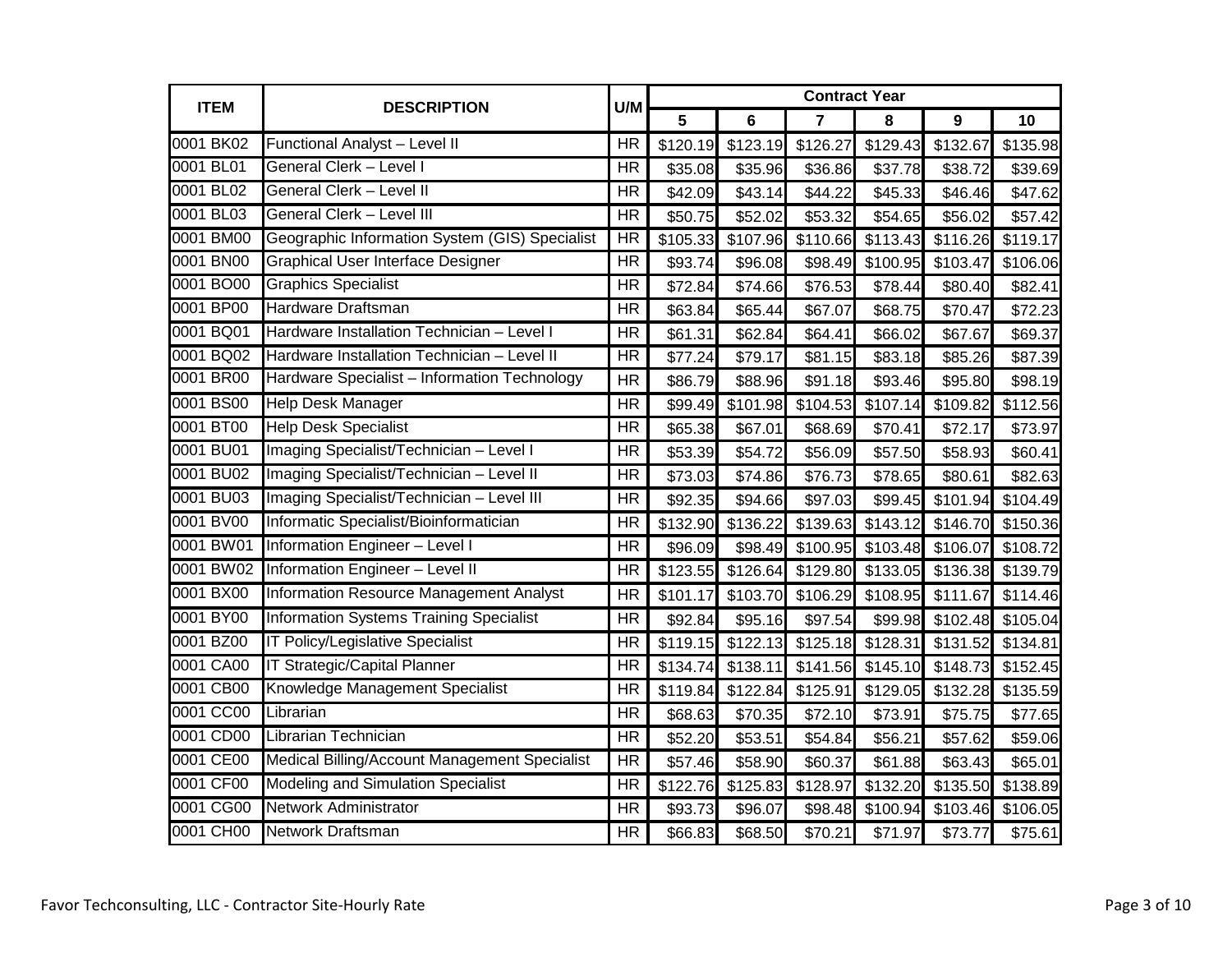| <b>ITEM</b> | <b>DESCRIPTION</b>                         | U/M                      | <b>Contract Year</b> |                |                |                            |                      |          |
|-------------|--------------------------------------------|--------------------------|----------------------|----------------|----------------|----------------------------|----------------------|----------|
|             |                                            |                          | 5                    | $6\phantom{1}$ | $\overline{7}$ | 8                          | 9                    | 10       |
| 0001 CI01   | Network Installation Technician - Level I  | <b>HR</b>                | \$63.62              | \$65.21        | \$66.84        | \$68.51                    | \$70.22              | \$71.98  |
| 0001 CI02   | Network Installation Technician - Level II | <b>HR</b>                | \$80.87              | \$82.89        | \$84.96        | \$87.09                    | \$89.27              | \$91.50  |
| 0001 CJ00   | Network Support Technician                 | <b>HR</b>                | \$68.63              | \$70.35        | \$72.10        | \$73.91                    | \$75.75              | \$77.65  |
| 0001 CK00   | <b>Operations Manager</b>                  | <b>HR</b>                | \$109.54             | \$112.28       | \$115.09       | \$117.96                   | \$120.91             | \$123.93 |
| 0001 CL00   | <b>Procurement Product Specialist</b>      | <b>HR</b>                | \$84.01              | \$86.11        | \$88.26        | \$90.47                    | \$92.73              | \$95.05  |
| 0001 CM00   | <b>Program Administration Specialist</b>   | <b>HR</b>                | \$71.31              | \$73.09        | \$74.92        | \$76.79                    | \$78.71              | \$80.68  |
| 0001 CN00   | Program Analyst                            | <b>HR</b>                | \$97.34              | \$99.77        | \$102.27       | \$104.82                   | \$107.45             | \$110.13 |
| 0001 CO00   | Program Manager                            | <b>HR</b>                | \$175.47             | \$179.86       | \$184.35       | \$188.96                   | \$193.69             | \$198.53 |
| 0001 CP00   | <b>Project Control Specialist</b>          | <b>HR</b>                | \$94.18              | \$96.53        | \$98.95        | \$101.42                   | \$103.96             | \$106.56 |
| 0001 CQ00   | <b>Project Leader</b>                      | <b>HR</b>                | \$113.99             | \$116.84       |                | \$119.76 \$122.75 \$125.82 |                      | \$128.97 |
| 0001 CR01   | Project Manager - Level I                  | <b>HR</b>                | \$111.43             | \$114.22       | \$117.07       | \$120.00                   | \$123.00             | \$126.07 |
| 0001 CR02   | Project Manager - Level II                 | <b>HR</b>                | \$139.09             | \$142.57       |                | \$146.13 \$149.78 \$153.53 |                      | \$157.37 |
| 0001 CR03   | Project Manager - Level III                | <b>HR</b>                | \$162.56             | \$166.62       |                | \$170.79 \$175.06          | \$179.44             | \$183.92 |
| 0001 CS00   | <b>Public Health Analyst</b>               | <b>HR</b>                | \$99.64              | \$102.13       | \$104.68       | \$107.30                   | \$109.98             | \$112.73 |
| 0001 CT00   | <b>Quality Assurance Analyst</b>           | <b>HR</b>                | \$88.55              | \$90.76        | \$93.03        | \$95.36                    | \$97.74              | \$100.19 |
| 0001 CU00   | <b>Quality Assurance Manager</b>           | $\overline{\mathsf{HR}}$ | \$122.81             | \$125.88       |                | \$129.03 \$132.25          | $\overline{$}135.56$ | \$138.95 |
| 0001 CV00   | <b>Quality Assurance Specialist</b>        | <b>HR</b>                | \$98.07              | \$100.52       | \$103.03       | \$105.61                   | \$108.25             | \$110.96 |
| 0001 CW00   | <b>Records Management Specialist</b>       | <b>HR</b>                | \$70.53              | \$72.29        | \$74.10        | \$75.95                    | \$77.85              | \$79.80  |
| 0001 CX00   | <b>Scanner Operator</b>                    | <b>HR</b>                | \$42.85              | \$43.92        | \$45.02        | \$46.14                    | \$47.30              | \$48.48  |
| 0001 CY00   | Scientific Data Analyst                    | <b>HR</b>                | \$101.97             | \$104.52       | \$107.13       | \$109.81                   | \$112.56             | \$115.37 |
| 0001 CZ01   | Subject Matter Expert - Level I            | <b>HR</b>                | \$152.49             | \$156.30       | \$160.21       | \$164.22                   | \$168.32             | \$172.53 |
| 0001 CZ02   | Subject Matter Expert - Level II           | $\overline{\mathsf{HR}}$ | \$192.91             | \$197.73       | \$202.68       | \$207.74                   | \$212.94             | \$218.26 |
| 0001 CZ03   | Subject Matter Expert - Level III          | <b>HR</b>                | \$318.39             | \$326.35       | \$334.51       | \$342.87                   | \$351.44             | \$360.23 |
| 0001 DA01   | System Administrator - Level I             | <b>HR</b>                | \$78.00              | \$79.95        | \$81.95        | \$84.00                    | \$86.10              | \$88.25  |
| 0001 DA02   | System Administrator - Level II            | <b>HR</b>                | \$97.56              | \$100.00       | \$102.50       | \$105.06                   | \$107.69             | \$110.38 |
| 0001 DA03   | System Administrator - Level III           | <b>HR</b>                | \$126.38             | \$129.54       |                | \$132.78 \$136.10          | \$139.50             | \$142.99 |
| 0001 DB01   | Systems Architect - Level I                | <b>HR</b>                | \$131.13             | \$134.41       | \$137.77       | \$141.21                   | \$144.74             | \$148.36 |
| 0001 DB02   | Systems Architect - Level II               | $\overline{\mathsf{HR}}$ | \$164.30             | \$168.41       | \$172.62       | \$176.93                   | \$181.36             | \$185.89 |
| 0001 DC01   | Systems Engineer - Level I                 | <b>HR</b>                | \$87.36              | \$89.54        | \$91.78        | \$94.08                    | \$96.43              | \$98.84  |
| 0001 DC02   | Systems Engineer - Level II                | <b>HR</b>                | \$110.91             | \$113.68       |                | \$116.52 \$119.44 \$122.42 |                      | \$125.48 |